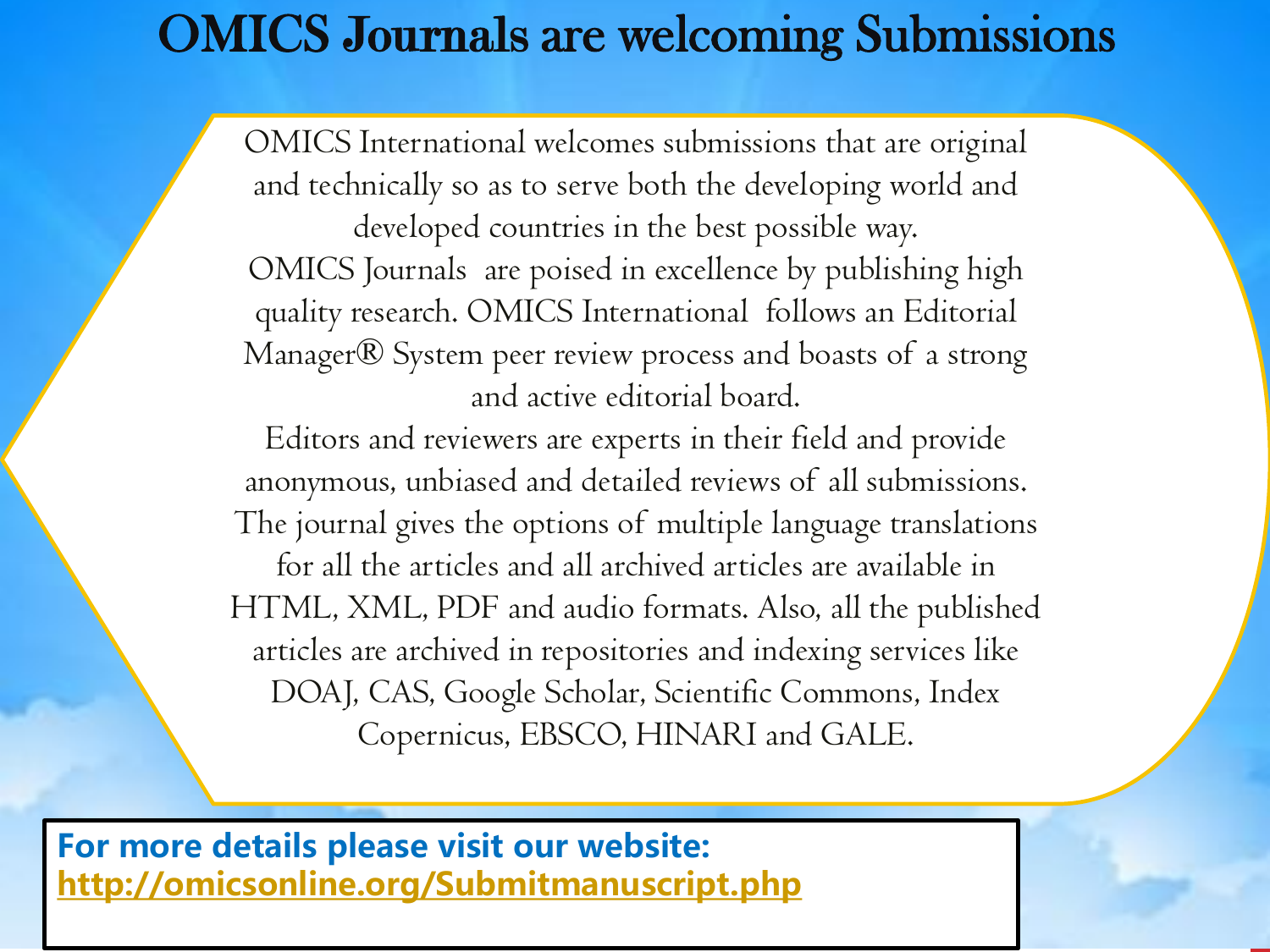

## International Journal of Advancements in Technology

ISSN: 0976-4860

**Open Access** 

### **Rajiv K Srivastava**

### Indian Institute of Technology

India



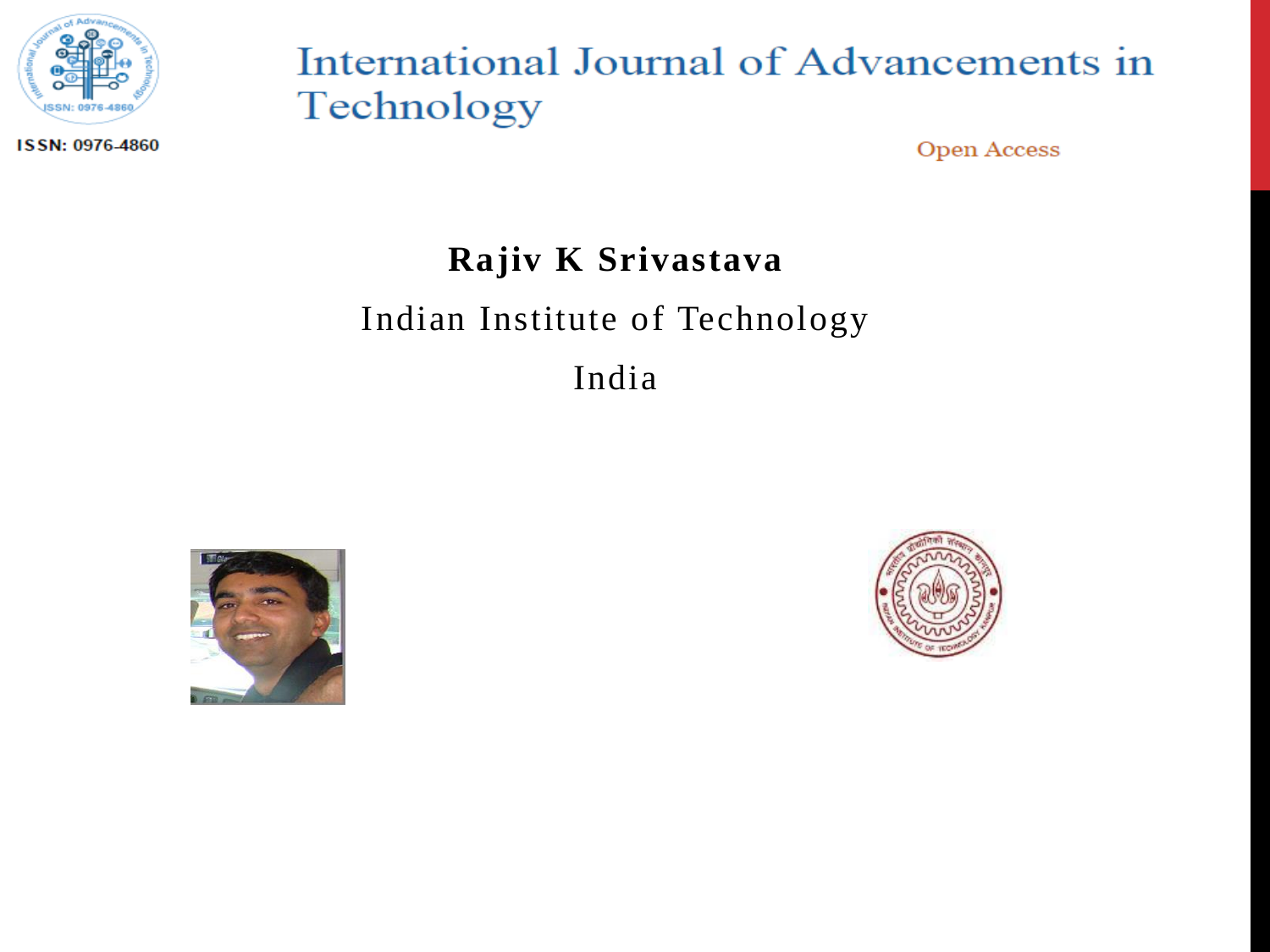

## International Journal of Advancements in Technology

**Open Access** 

#### ISSN: 0976-4860

# BIOGRAPHY

Dr. Rajiv K. Srivastava has earned his degree in B.Sc, Chemistry at Delhi University in 1992 and M.Sc Chemistry at Indian Institute of Technology. And M. Tech in Polymer Technology at Indian Institute of Technology in 1997. Dr. Rajiv K. Srivastava got his Ph.D Polymer Technology at KTH Royal Institute of Technology in 2003.

Dr. Rajiv K. Srivastava is currently working as professor at Indian Institute of Technology, Delhi.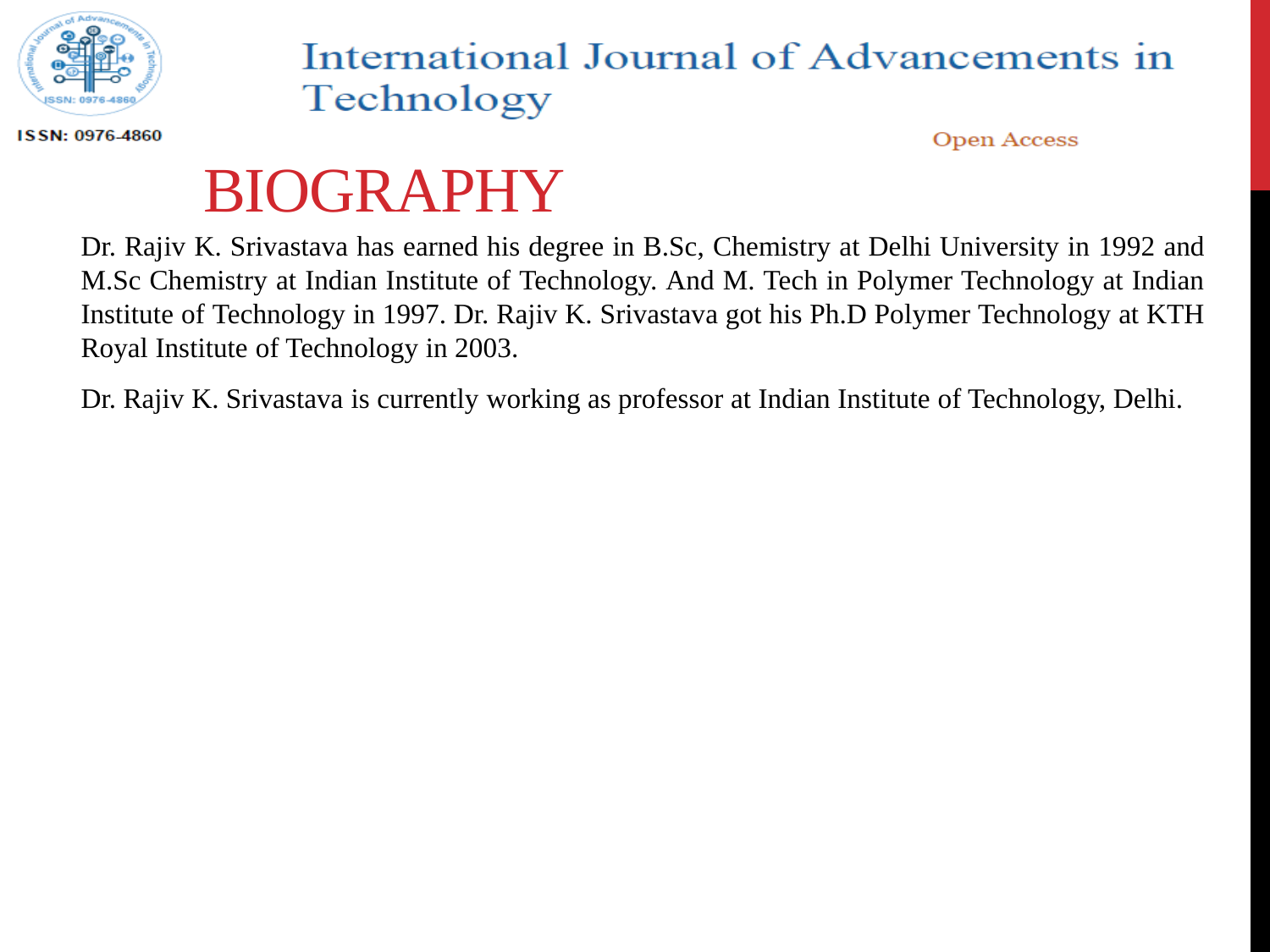

# International Journal of Advancements in Technology

ISSN: 0976-4860

**Open Access** 

# RESEARCH INTEREST

Biodegradable polymers, Catalysis, Emulsions and Suspensions, Polymer Structure-Property Relationship, Fiber Sc.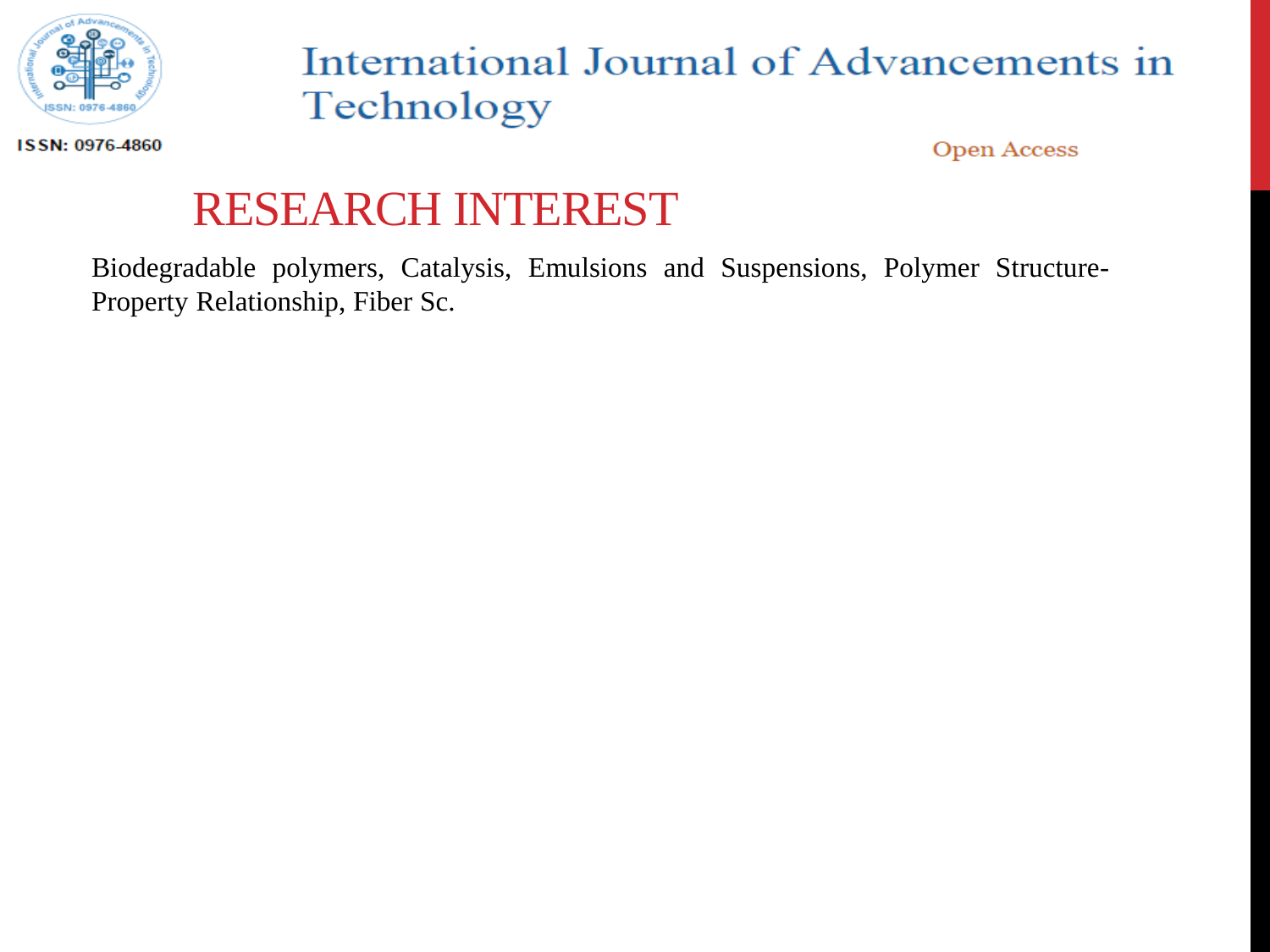# For Upcoming Conferences

<http://www.conferenceseries.com/>